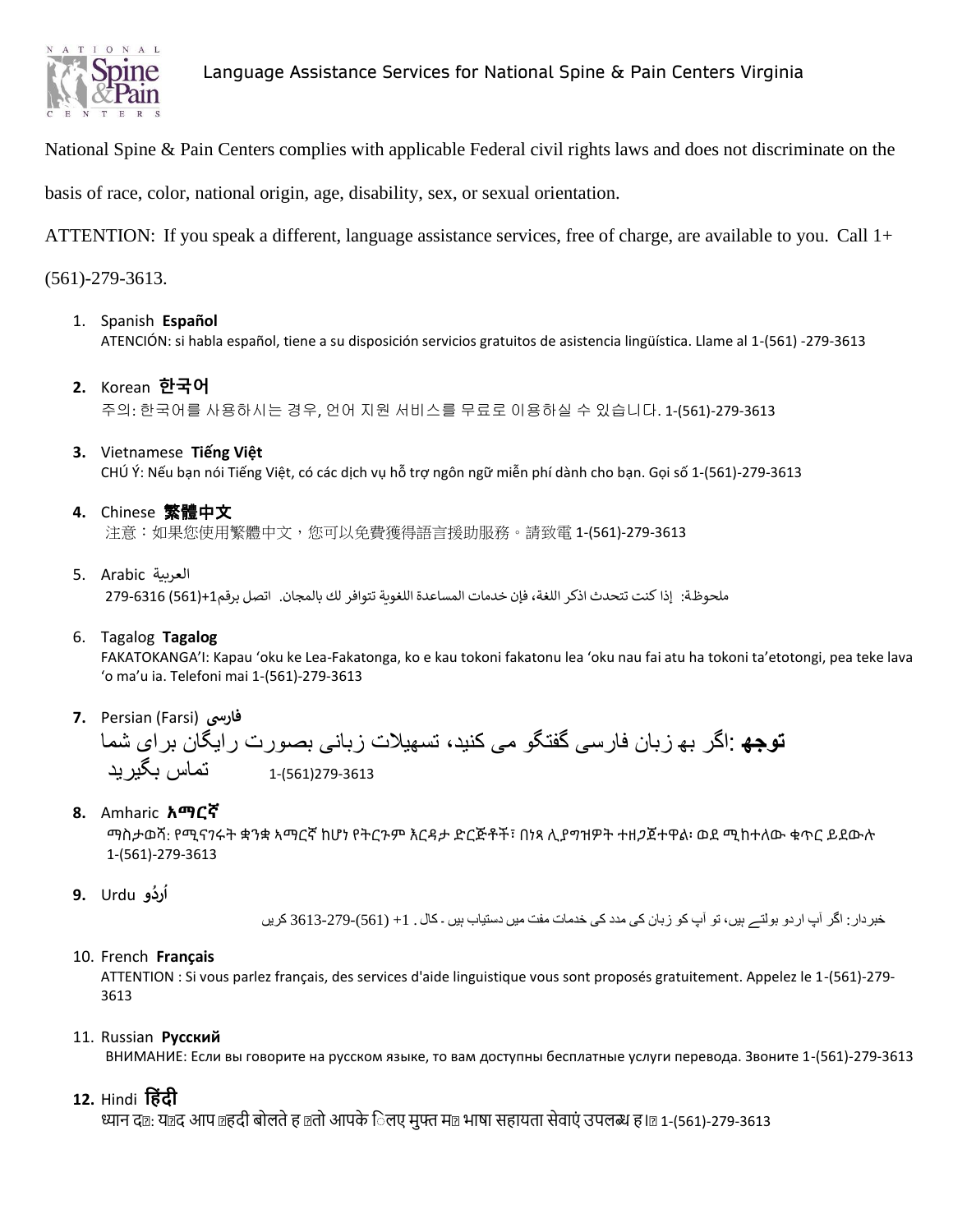

## **13.** German **Deutsch**

ACHTUNG: Wenn Sie Deutsch sprechen, stehen Ihnen kostenlos sprachliche Hilfsdienstleistungen zur Verfügung. Rufnummer: 1- (561)-279-3613

### **14.** Bengali **বাাংলা**

লল্রয করনঃ যিদ আপিন বাংলা, কথা বলেত পারেন, তাহেল িনঃখরচায় ভাষা সহায়তা পিরেষবা উপল $_{\mathbb{B}}$  অোছ। েফান করন ১-(561)-279-3613

#### 15. Kru (Bassa) **Ɓàsɔɔ́ ̀-wùɖù-po-nyɔ̀**

Dè dɛ nìà kɛ dyédé gbo: ɔ jǔ ké m̀ [Bàsɔ́ɔ̀-wùdุù-po-nyɔ̀] jǔ ní, nìí, à wudu kà kò dò po-poɔ̀ bɛ̂in m̀ gbo kpáa. Đá 1-(561)-279-3613

#### 16. Ibo **Igbo asusu**

**Ntị**: Ọ bụrụ na asụ Ibo, asụsụ aka ọasụ n'efu, defu, aka. Call 1-(561)-279-3613

#### 17. Yoruba **èdè Yorùbá**

AKIYESI: Bi o ba nsọ èdè Yorùbú ọfé ni iranlọwọ lori èdè wa fun yin o. Ẹ pe ẹrọ-ibanisọrọ yi 1-(561)-279-3613

#### 18. Gujarati **ગજુ રાતી**

યુના: જો તમે @જરાતી બોલતા હો, તો િન:@લ્કુ ભાષા સહ્યય સેવાઓ તમારા માટ@ ઉપલબ્ધ છ. ફોન કરો 1-(561)-279-3613

#### **19.** Laoພາສາລາວ

ໂປດຊາບ: ຖ້າວ່າ ທ່ານເວົ້າພາສາ ລາວ, ການບໍລິການຊ່ວຍເຫຼືອດ້ານພາສາ, ໂດຍບໍ່ເສັງຄ່າ, ແມ່ນມີພ້ອມໃຫ້ທ່ານ. ໂທຣ 1-(561)-**279-3613**

#### **20.** Portuguese **Português**

**ATENÇÃO: Se fala português, encontram-se disponíveis serviços linguísticos, grátis. Ligue para 1+ (561)-279-3613**

**21.** Turkish **Türkçe** 

DİKKAT: Eğer Türkçe konuşuyor iseniz, dil yardımı hizmetlerinden ücretsiz olarak yararlanabilirsiniz. 1+ (561)-279-3613 irtibat **numaralarınıیarayın.**

## **22.** Japanese 日本語 注意事項:日本語を話される場合、無料の言語支援をご利用いただけます。**1-(561)-279-3613**

**23.** Polish **Polski** 

UWAGA: Jeżeli mówisz po polsku, możesz skorzystać z bezpłatnej pomocy językowej. Zadzwoń pod numer 1-(561)-279-3613

#### **24.** Italiano **Italiano**

**ATTENZIONE: In caso la lingua parlata sia l'italiano, sono disponibili servizi di assistenza linguistica gratuiti. Chiamare il numero 1-(561)-279-3613**

- **25.** French Creole **(Haitian Creole) Kreyòl Ayisyen ATANSYON: Si w pale Kreyòl Ayisyen, gen sèvis èd pou lang ki disponib gratis pou ou. Rele 1-(561)-279-3613**
- **26.** Albanian **Shqip KUJDES: Nëse flitni shqip, për ju ka në dispozicion shërbime të asistencës gjuhësore, pa pagesë. Telefononi në 1-(561)-279- 3613**

## **27.** Tagalog**-FILIPINO Tagalog PAUNAWA: Kung nagsasalita ka ng Tagalog, maaari kang gumamit ng mga serbisyo ng tulong sa wika nang walang bayad. Tumawag sa 1-(561)-279-3613**